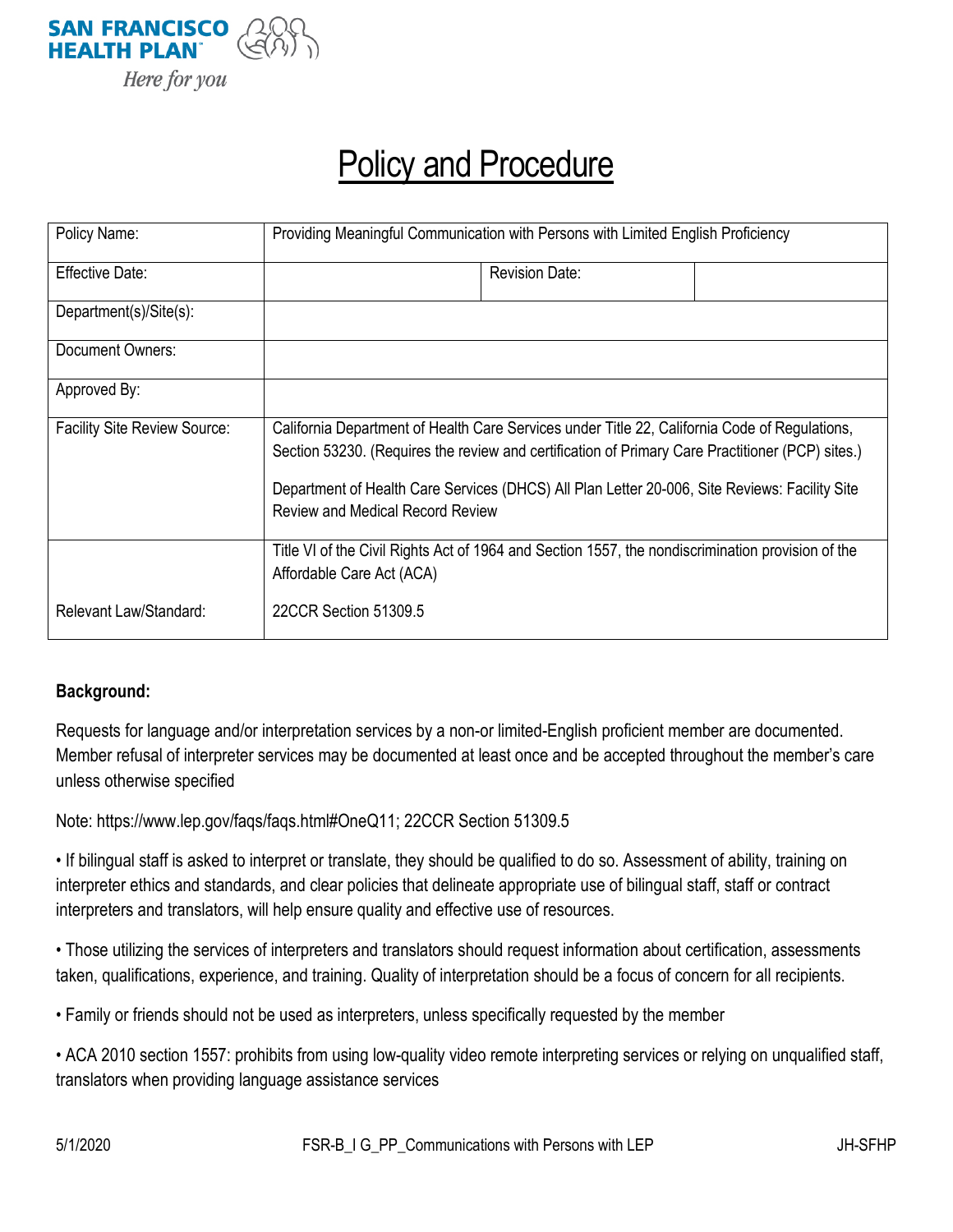•Sign language interpreter services may be utilized for medically necessary health care services and related services such as obtaining medical history and health assessments, obtaining informed consents and permission for treatments, medical procedures, providing instructions regarding medications, explaining diagnoses, treatment and prognoses of an illness, providing mental health assessment, therapy or counseling.

## **Purpose:**

The purpose of the *Providing Meaningful Communication with Persons with Limited English Proficiency Compliance* policy is to comply with Section 1557, the civil rights provision of the Affordable Care Act of 2010 that prohibits discrimination on the grounds of race, color, national origin, sex, age, or disability in certain health programs and activities. The Section 1557 final rule applies to any health program or activity who receives Medicaid payments from the Department of Health and Human Services (HHS).

# **Definition:**

An individual with *limited English proficiency* is a person whose primary language for communication is not English and who has a limited ability to read, write, speak, or understand English**.**

*Threshold* languages are the primary languages spoken by Limited English Proficient (LEP)

## **Policy:**

**(Insert name of your facility)** will take reasonable steps to ensure that persons with Limited English Proficiency (LEP) have meaningful access and an equal opportunity to participate in our services, activities, programs and other benefits. The policy of **(Insert name of your facility)** is to ensure meaningful communication with LEP patients/clients and their authorized representatives involving their medical conditions and treatment. The policy also provides for communication of information contained in vital documents, including but not limited to, waivers of rights, consent to treatment forms, financial and insurance benefit forms, etc. **(include those documents applicable to your facility)**. All interpreters, translators and other aids needed to comply with this policy shall be provided without cost to the person being served, and patients/clients and their families will be informed of the availability of such assistance free of charge.

Language assistance will be provided through use of competent bilingual staff, staff interpreters, contracts or formal arrangements with local organizations providing interpretation or translation services, or technology and telephonic interpretation services. All staff will be provided notice of this policy and procedure, and staff that may have direct contact with LEP individuals will be trained in effective communication techniques, including the effective use of an interpreter.

**(Insert name of your facility)** will conduct a regular review of the language access needs in all identified threshold and concentration standard languages of our patient population, as well as update and monitor the implementation of this policy and these procedures, as necessary.

**(Insert name of your facility)** will post a notice of individuals' rights providing information about communication assistance for individuals with limited English proficiency, among other information.

## **Procedure:**

# **1. IDENTIFYING LEP PERSONS AND THEIR LANGUAGE**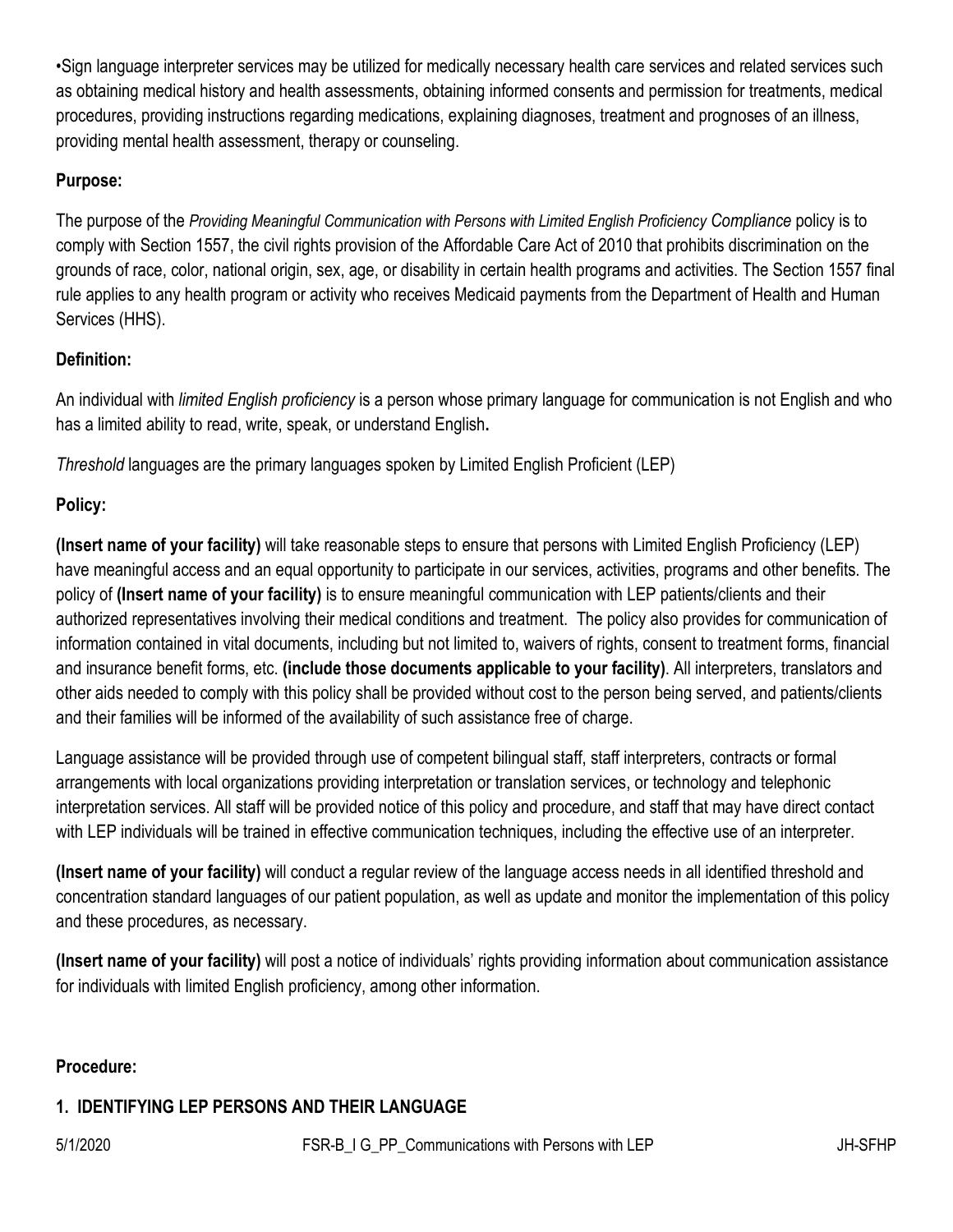(Insert name of your facility) will promptly identify the language and communication needs of the LEP person. If necessary, staff will use a language identification card (or "I speak cards," available online at www.lep.gov) or posters to determine the language. In addition, when records are kept of past interactions with patients (clients/residents) or family members, the language used to communicate with the LEP person will be included as part of the record.

# **2. OBTAINING A QUALIFIED INTEPRETER**

**(Identify responsible staff person(s), and phone number(s)** is/are responsible for:

**(a)** Maintaining an accurate and current list showing the name, language, phone number and hours of availability of bilingual staff **(provide the list);**

**(b)** Contacting the appropriate bilingual staff member to interpret, in the event that an interpreter is needed, if an employee who speaks the needed language is available and is qualified to interpret;

**(c)** Obtaining an outside interpreter if a bilingual staff or staff interpreter is not available or does not speak the needed language.

**(Identify the agency(s) name(s) with whom you have contracted or made arrangements)** have/has agreed to provide qualified interpreter services. The agency's (or agencies') telephone number(s) is/are (insert number (s)), and the hours of availability are (insert hours).

Some LEP persons may prefer or request to use a family member or friend as an interpreter. However, family members or friends of the LEP person will not be used as interpreters unless specifically requested by that individual and **after** the LEP person has understood that an offer of an interpreter at no charge to the person has been made by the facility. Such an offer and the response will be documented in the person's file. If the LEP person chooses to use a family member or friend as an interpreter, issues of competency of interpretation, confidentiality, privacy, and conflict of interest will be considered. If the family member or friend is not competent or appropriate for any of these reasons, competent interpreter services will be provided to the LEP person.

Children and other clients/patients/residents will **not** be used to interpret, in order to ensure confidentiality of information and accurate communication.

## **3. PROVIDING WRITTEN TRANSLATIONS**

**(a)** When translation of vital documents is needed, each unit in **(insert name of your facility)** will submit documents for translation into frequently-encountered languages to **(identify responsible staff person)**. Original documents being submitted for translation will be in final, approved form with updated and accurate legal and medical information.

**(b)** Facilities will provide translation of other written materials, if needed, as well as written notice of the availability of translation, free of charge, for LEP individuals.

**(c) (Insert name of your facility)** will set benchmarks for translation of vital documents into additional languages over time.

## **4. PROVIDING NOTICE TO LEP PERSONS**

**(Insert name of your facility)** will inform LEP persons of the availability of language assistance, free of charge, by providing written notice in languages LEP persons will understand. At a minimum, notices and signs will be posted and provided in intake areas and other points of entry, including but not limited to the emergency room, outpatient areas, etc.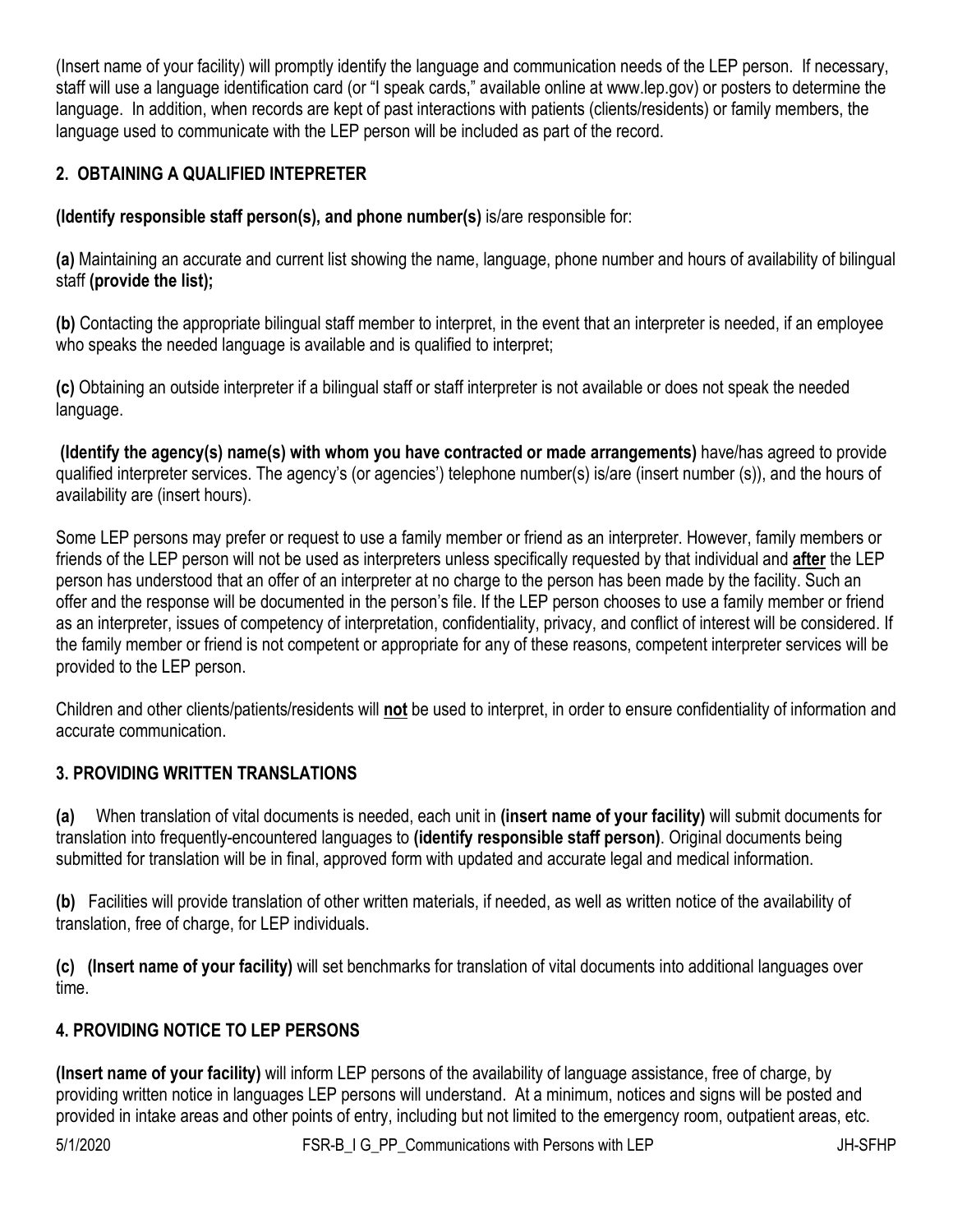**(include those areas applicable to your facility)**.Notification will also be provided through one or more of the following: outreach documents, telephone voice mail menus, local newspapers, radio and television stations, and/or community-based organizations **(include those areas applicable to your facility)**.

#### **5. MONITORING LANGUAGE NEEDS AND IMPLEMENTATION**

On an ongoing basis, **(insert name of your facility)** will assess changes in demographics, types of services or other needs that may require reevaluation of this policy and its procedures. In addition, **(insert name of your facility)** will regularly assess the efficacy of these procedures, including but not limited to mechanisms for securing interpreter services, equipment used for the delivery of language assistance, complaints filed by LEP persons, feedback from patients and community organizations, etc. **(include those areas applicable to your facility)**.

\_\_\_\_\_\_\_\_\_\_\_\_\_\_\_\_\_\_\_\_\_\_\_\_\_\_\_\_\_\_\_\_\_\_\_\_\_\_\_\_\_\_\_\_\_\_\_\_\_\_\_\_\_\_\_\_\_\_\_\_\_\_\_ \_\_\_\_\_\_\_\_\_\_\_\_\_\_\_\_\_

First Name Last Name – Title Date

First Name Last Name – Title Date

\_\_\_\_\_\_\_\_\_\_\_\_\_\_\_\_\_\_\_\_\_\_\_\_\_\_\_\_\_\_\_\_\_\_\_\_\_\_\_\_\_\_\_\_\_\_\_\_\_\_\_\_\_\_\_\_\_\_\_\_\_\_\_ \_\_\_\_\_\_\_\_\_\_\_\_\_\_\_\_\_

The material in this document is a knowledge-sharing tool provided by the FSR team to enhance compliance with Facility Site Review requirements. All content is for informational purposes and may be used and/or modified according to site-specific practices. Ensure appropriate review and approval by site management prior to adoption.